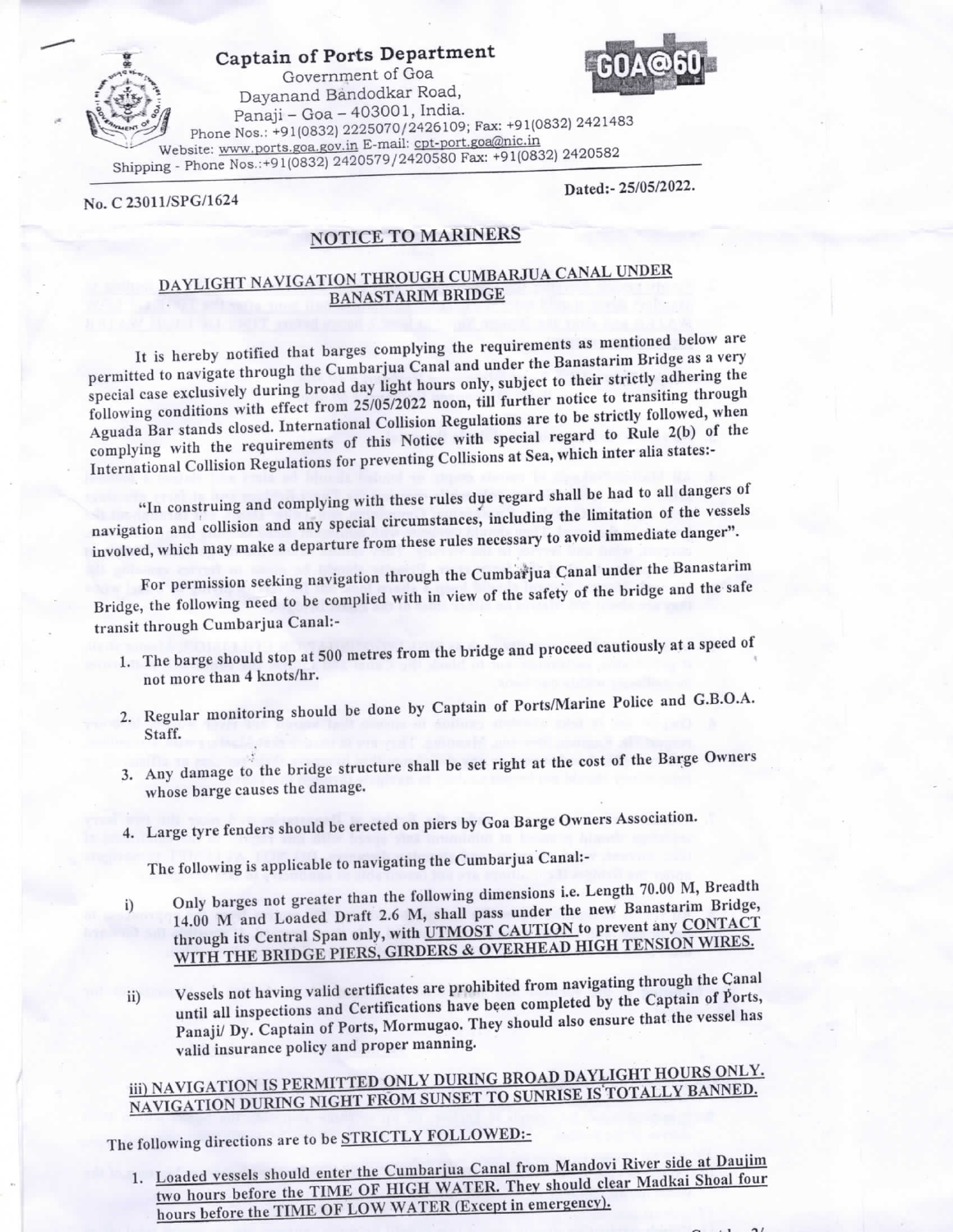2. Empty vessels entering the Cumbarjua Canal from Zuari river side for proceeding to Mandovi River should enter the channel at Madkai, half hour after the TIME OF LOW WATER and clear the Daujim Shoal at least 2 hours before TIME OF HIGH WATER (except in emergency).

...2...

### Cumbarjua Tides:- High Water (Mormugao Harbour) + 40 Min. Low Water (Mormugao Harbour) + 60 Min.

- 3. No vessels shall cross or overtake in the canal.
- 4. All Masters/Sukanis of vessels empty or loaded should be alert and station a lookout sailor at the forecastle not only while crossing the zuari Bridges and at ferry crossings ` near Agacaim/ Cortalim, Cumbarjua/ Gaundalim and Tolta/ Dauji, but throughout the journey in the canal. They should navigate with minimum speed keeping in mind the tide, current, wind and ferries in the vicinity. They should sound the barge horn/ whistle at these points to alert the ferry crew. Priority should be given to ferries crossing the channel. Master/ Sukani should keep a sharp look out for ferries plying at Zuari when they are about 500 Metres on either sides of the Zuari Bridges.
- 5. In the event of any casualty such as SINKING/MISHAP/OR COLLISION, Master shall, if practicable, endeavour not to block the Canal and inform the concerned authorities immediately within one hour.
- 6. Owners are to take absolute caution to ensure that vessels are river worthy in every respect viz. Engines, Steering, Manning. They are to ensure that Masters with disabilities, bad eyesight, drunkenness or any deficieney that hampers their reflexes or efficiency or competency should not be put on duty to navigate through this canal.
- 7. Vessels navigating near or under the Bridge at Banastarim and near the two ferry crossings should proceed at minimum safe speed with due regard to the conditions of tide, current, wind, steerage, and stopping distances. DO NOT ATTEMPT to navigate under the Bridges if conditions are not favourable or conducive to safe navigation.
- 8. All vessels navigating under the bridge should stop 500 metres from the approaches to the bridge, and exercises utmost caution and only then proceed. If possible the forward mast to be retracted to avoid touching the High Tension lines near the bridge.

The following is the vertical and horizontal clearances of the bridge at Banastarim for information:

|                          | Vertical    | Horizontal   |
|--------------------------|-------------|--------------|
| 1) New Banastarim Bridge | 10.8 meters | 40.0 meters. |
|                          |             |              |

- 9. It is prohibited for vessels to anchor, tie up or come alongside the banks within 1000 metres of the Bridge.
- 10. Vessels in convoy should keep safe distance of at least 200 metres between the stern of the vessel ahead and bow of the vessel astern.
- 11. Vessels navigating during spring tide should be extra cautious due to strong tidal effect and cross currents, which could drift the vessels on to the bridge piers etc.
- 12. Vessels waiting for the tide should anchor clear of the mouth of the canal and clear of the navigational route of barges both of Daujim and Madkai confluence.

13. Vessels should enter as per their turn depending on time of arrival at the anchorage.

14. Efficient look out has to be maintained on board the barges at all times specially when passing under the Bridge and at ferry crossing points.

Contd....3/-